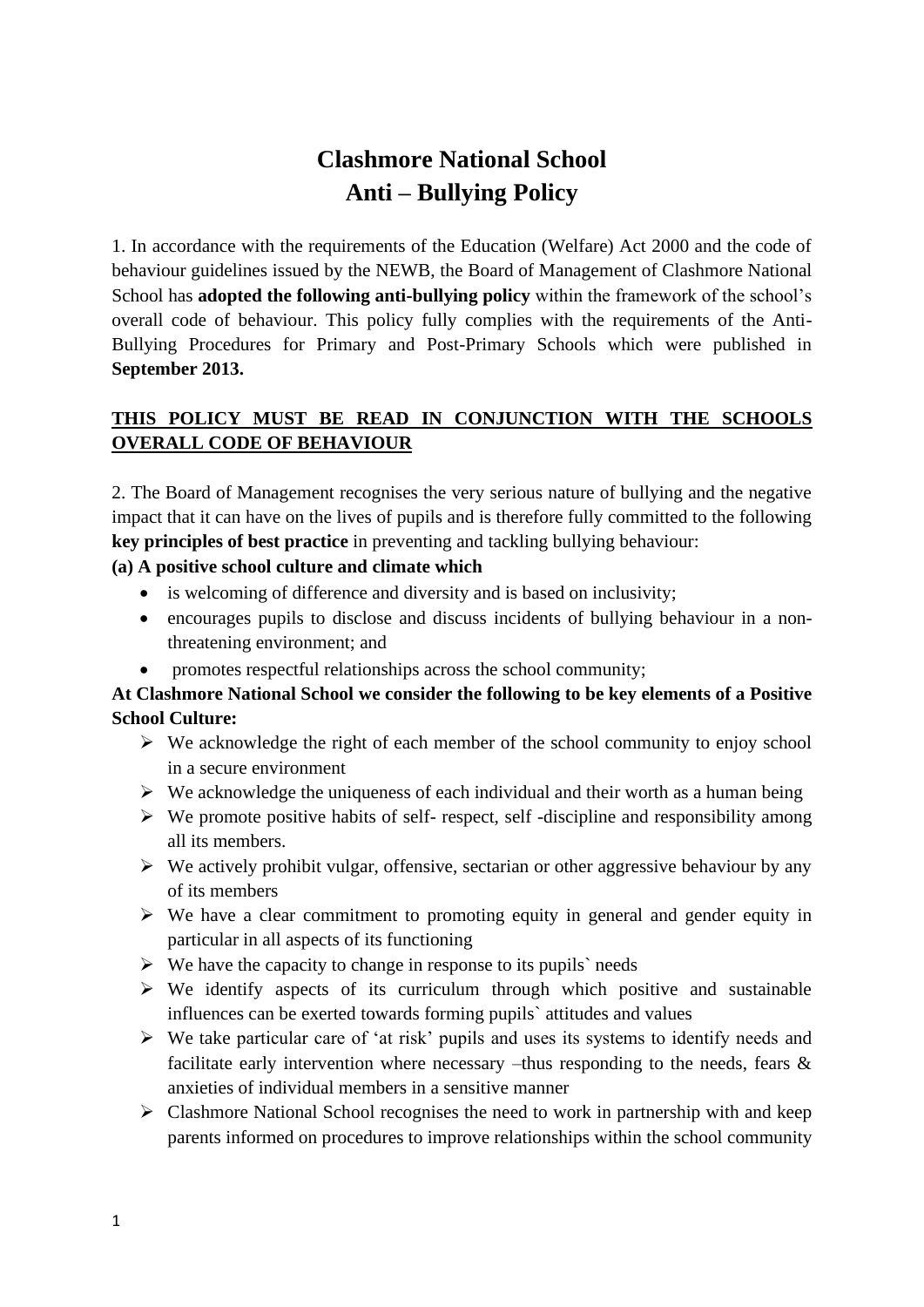- $\triangleright$  We recognise the right of parents to share in the task of equipping pupils with a range of life skills.
- ➢ We recognise the role of other community agencies in preventing and dealing with bullying
- ➢ We promote habits of mutual respect, courtesy and an awareness of the interdependence of people in groups and communities
- $\triangleright$  We promote qualities of social responsibility, tolerance and understanding among its members both in school and outside of school
- ➢ Staff members share a collegiate responsibility, under the direction of the Principal, to act in preventing bullying/aggressive behaviour by ANY MEMBER of the school community.

### **(b) Effective leadership**

- $\triangleright$  The BOM has overall responsibility to ensure that this policy is effective, sustainable and measured. The BOM must ensure that accountability is of the highest standard and frequently appraise the outcomes of the strategies and measures contained within the policy
- ➢ ISM Team (Mrs. Flavin, Mrs. Hynes, Mrs. Keogh) have a clear role to act in a leadership capacity within the school community, stimulating a whole school approach to preventing and tackling bullying – and modelling best practice
- ➢ The Principal of Clashmore National School as key leader strongly influences attitudes and sets standards in relation to dealing with bullying
- ➢ Teachers must act as good role models and not misuse authority, but be fair, clear and consistent in their disciplinary measures.

# **(c) A school-wide approach**

- $\triangleright$  A whole community approach to the problem of bullying is required and Clashmore School community comprises of management, teachers, non-teaching staff, pupils, parents/guardians
- ➢ Beyond the school community, bullying behaviour may extend to outside of school. Where this negatively impacts on a school - parents and pupils have a responsibility to support the school in helping to address the issue. This applies particularly (but not exclusively) to cyber bullying.
- ➢ The assistance of Gardaí, Tusla and Community Workers may be required in some cases
- ➢ Collective vigilance is needed throughout the whole school/community sector to identify and deal with issues around bullying in a fair and equitable manner

# **(d) A shared understanding of what bullying is and its impact**

➢ Clashmore National School endeavours to put in place appropriate systems to ensure that ALL relevant members of the school community (parents, pupils, staff and the wider community) have a shared understanding of what constitutes bullying behaviour as defined in this policy *(Section 2&3 of Anti Bullying Procedures for Primary & Post Primary Schools)*

# **(e) Implementation of education and prevention strategies see section 5 of this policy, (including awareness raising measures) that**-

• build empathy, respect and resilience in pupils; and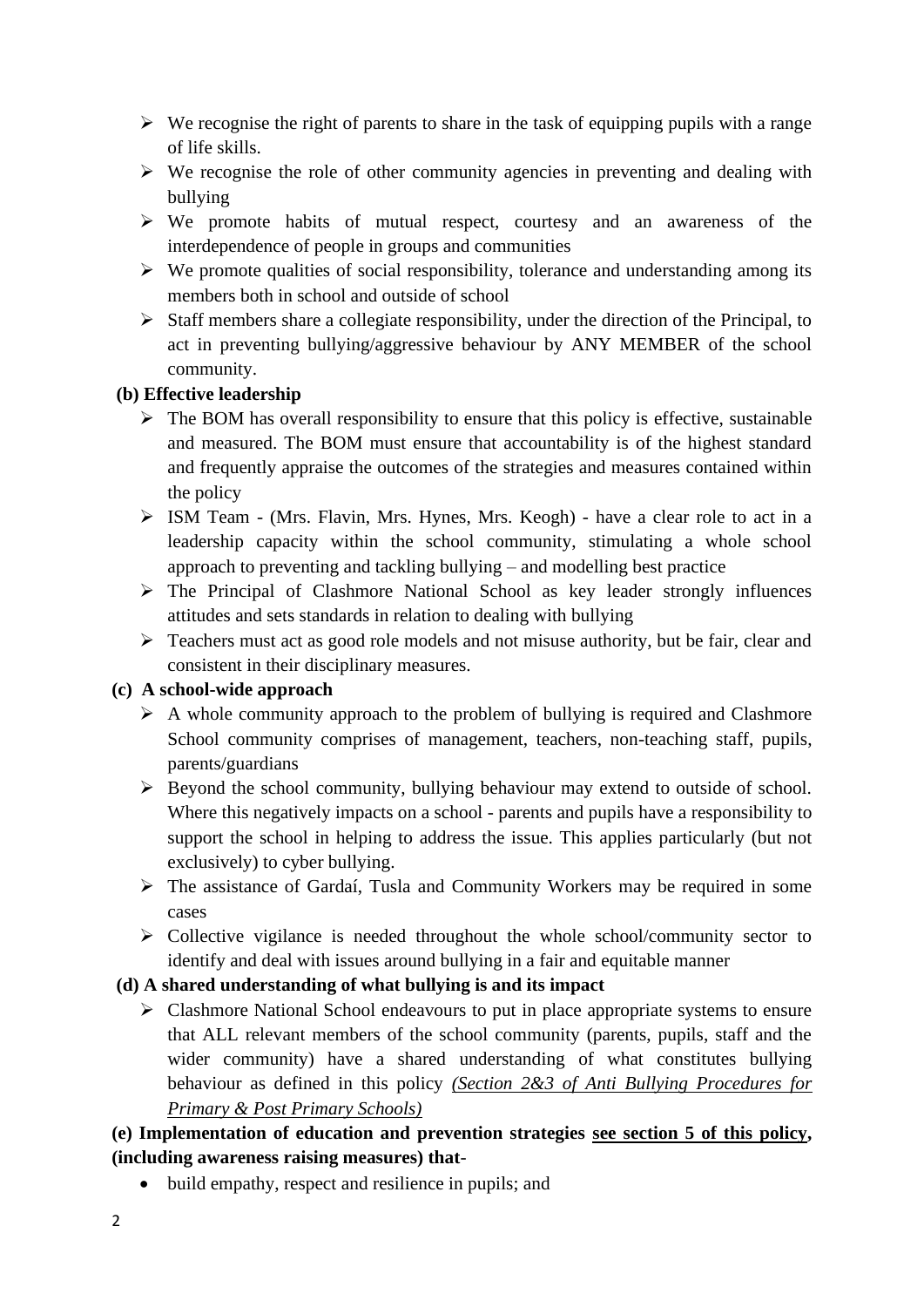- explicitly address the issues of cyber-bullying and identity-based bullying including in particular, homophobic and transphobic bullying;
- effective supervision and monitoring of pupils;

# **(f) Effective supervision and monitoring of pupils**

- $\triangleright$  Staff members have a distinct responsibility to ensure that supervision of pupils in class is effective and consistent
- ➢ Supervision in playground areas must be managed and conducted effectively, with particular attention given to 'hot spots' or 'hot times' eg arrival & dismissal
- $\triangleright$  Office Staff are well placed to inform if any behaviour which may constitute bullying is noticed

# **(g) Supports for staff**

- ➢ Regular discussion and review of policy and procedures is essential to support staff on a continuous basis
- ➢ All staff must have a uniform interpretation of what is expected in relation to bullying, how to identify possible bullying behaviours, how to manage disclosures and how to deal effectively with incidents of bullying within the classroom context
- ➢ Staff must be aware that supporting one another is a key aspect of prevention and new/inexperienced members of staff must be given every opportunity to discuss concerns and model best practice
- ➢ CPD in relation to Anti Bullying Strategies will be supported and encouraged for all members of staff

# **(h) Consistent recording, investigation and follow up of bullying behaviour (including use of established intervention strategies); and**

**(i) On-going evaluation of the effectiveness of the anti-bullying policy.**

# **3. In accordance with the** *Anti-Bullying Procedures for Primary and Post-Primary Schools* **bullying is defined as follows:**

Bullying is unwanted negative behaviour, verbal, psychological or physical conducted, by an individual or group against another person (or persons) and which is repeated over time. The following types of bullying behaviour are included in the definition of bullying:

- Deliberate exclusion, malicious gossip and other forms of relational bullying,
- Cyber-bullying and
- Identity-based bullying such as homophobic bullying, racist bullying, bullying based on a person's membership of the Traveller community and bullying of those with disabilities or special educational needs.

Isolated or once-off incidents of intentional negative behaviour, including a once-off offensive or hurtful text message or other private messaging, do not fall within the definition of bullying and should be dealt with, as appropriate, in accordance with the school's code of behaviour.

However, in the context of this policy, placing a once-off offensive or hurtful public message, image or statement on a social network site or other public forum where that message, image or statement can be viewed and/or repeated by other people will be regarded as bullying behaviour.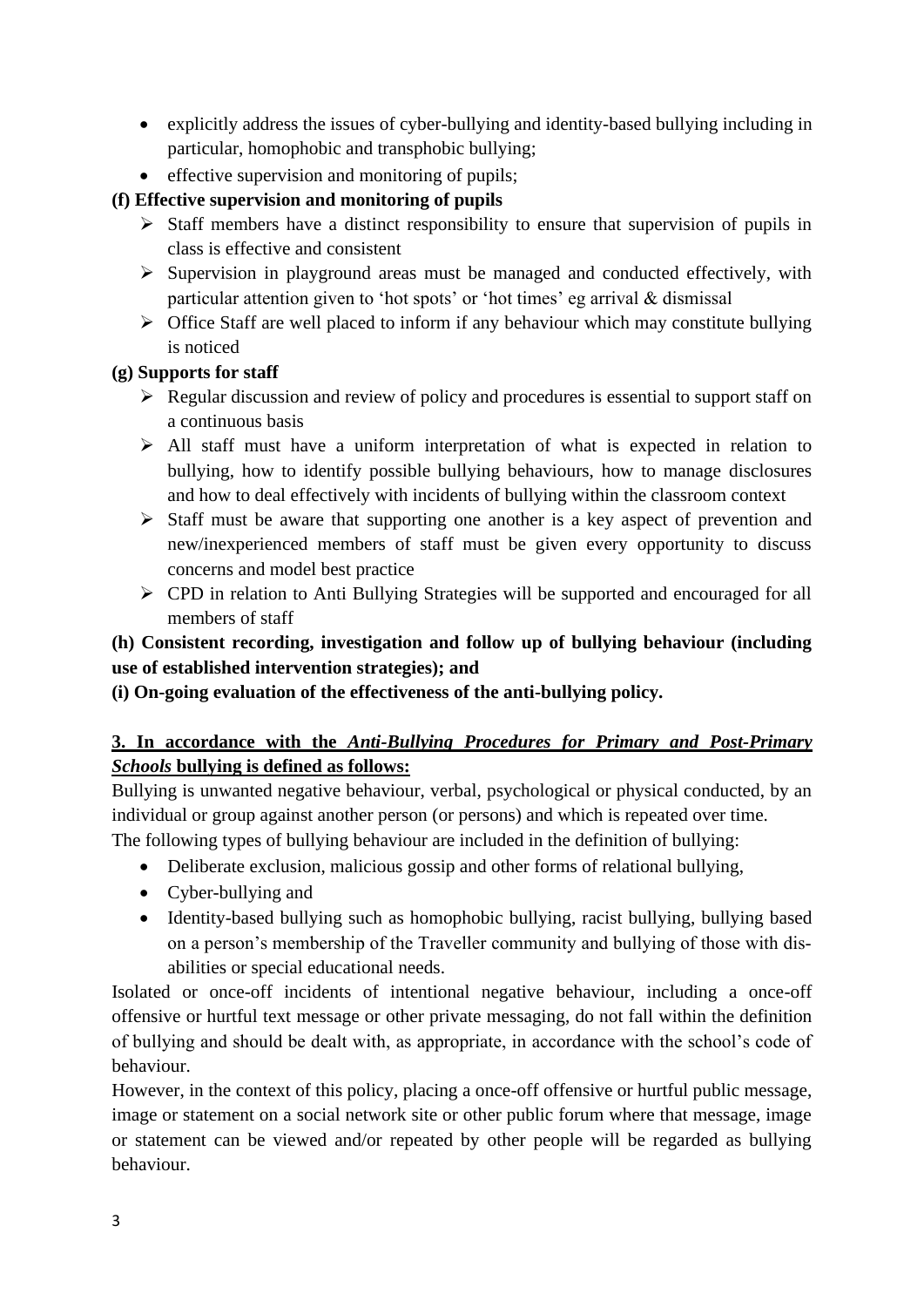Negative behaviour that does not meet this definition of bullying will be dealt with in accordance with the school's code of behaviour.

# **Bullying Behaviours which Clashmore National School has identified as relevant to our context:**

| Harassment based on any of the nine grounds in the equality<br>$\bullet$<br>legislation e.g. sexual harassment, homophobic bullying, rac-<br><b>General</b><br><b>behaviours</b><br>which apply to<br>ist bullying etc.<br>all<br>Physical aggression<br>types of bullying<br>$\bullet$<br>Damage to property<br>$\bullet$<br>Name calling<br>$\bullet$<br>Slagging<br>The production, display or circulation of written words, pic-<br>$\bullet$<br>tures or other materials aimed at intimidating another person<br>Offensive graffiti<br>$\bullet$<br><b>Extortion</b><br>$\bullet$<br>Intimidation<br>$\bullet$<br>Insulting or offensive gestures<br>The "look"<br>Invasion of personal space<br>$\bullet$<br>A combination of any of the types listed.<br>$\bullet$<br>•Denigration: Spreading rumors, lies or gossip to hurt a person's<br><b>Cyber</b><br>reputation<br>•Harassment: Continually sending vicious, mean or disturbing<br>messages to an individual<br>•Impersonation: Posting offensive or aggressive messages under<br>another person's name<br>•Flaming: Using inflammatory or vulgar words to provoke an<br>online fight<br>•Trickery: Fooling someone into sharing personal information<br>which you then post online<br>•Outing: Posting or sharing confidential or compromising infor-<br>mation or images<br><b>.Exclusion:</b> Purposefully excluding someone from an online<br>group<br>• Cyber stalking: Ongoing harassment and denigration that caus-<br>es a person considerable fear for his/her safety<br>•Silent telephone/mobile phone call<br>•Abusive telephone/mobile phone calls<br>•Abusive text messages<br>• Abusive email<br>•Abusive communication on<br>social networks e.g.<br>Face-<br>book/Ask.fm/Twitter/You Tube or on games consoles<br>•Abusive website comments/Blogs/Pictures<br>• Abusive posts on any form of communication technology<br><b>Identity Based Behaviours</b> |  |
|----------------------------------------------------------------------------------------------------------------------------------------------------------------------------------------------------------------------------------------------------------------------------------------------------------------------------------------------------------------------------------------------------------------------------------------------------------------------------------------------------------------------------------------------------------------------------------------------------------------------------------------------------------------------------------------------------------------------------------------------------------------------------------------------------------------------------------------------------------------------------------------------------------------------------------------------------------------------------------------------------------------------------------------------------------------------------------------------------------------------------------------------------------------------------------------------------------------------------------------------------------------------------------------------------------------------------------------------------------------------------------------------------------------------------------------------------------------------------------------------------------------------------------------------------------------------------------------------------------------------------------------------------------------------------------------------------------------------------------------------------------------------------------------------------------------------------------------------------------------------------------------------------------------------------------------|--|
|                                                                                                                                                                                                                                                                                                                                                                                                                                                                                                                                                                                                                                                                                                                                                                                                                                                                                                                                                                                                                                                                                                                                                                                                                                                                                                                                                                                                                                                                                                                                                                                                                                                                                                                                                                                                                                                                                                                                        |  |
|                                                                                                                                                                                                                                                                                                                                                                                                                                                                                                                                                                                                                                                                                                                                                                                                                                                                                                                                                                                                                                                                                                                                                                                                                                                                                                                                                                                                                                                                                                                                                                                                                                                                                                                                                                                                                                                                                                                                        |  |
|                                                                                                                                                                                                                                                                                                                                                                                                                                                                                                                                                                                                                                                                                                                                                                                                                                                                                                                                                                                                                                                                                                                                                                                                                                                                                                                                                                                                                                                                                                                                                                                                                                                                                                                                                                                                                                                                                                                                        |  |
|                                                                                                                                                                                                                                                                                                                                                                                                                                                                                                                                                                                                                                                                                                                                                                                                                                                                                                                                                                                                                                                                                                                                                                                                                                                                                                                                                                                                                                                                                                                                                                                                                                                                                                                                                                                                                                                                                                                                        |  |
|                                                                                                                                                                                                                                                                                                                                                                                                                                                                                                                                                                                                                                                                                                                                                                                                                                                                                                                                                                                                                                                                                                                                                                                                                                                                                                                                                                                                                                                                                                                                                                                                                                                                                                                                                                                                                                                                                                                                        |  |
|                                                                                                                                                                                                                                                                                                                                                                                                                                                                                                                                                                                                                                                                                                                                                                                                                                                                                                                                                                                                                                                                                                                                                                                                                                                                                                                                                                                                                                                                                                                                                                                                                                                                                                                                                                                                                                                                                                                                        |  |
|                                                                                                                                                                                                                                                                                                                                                                                                                                                                                                                                                                                                                                                                                                                                                                                                                                                                                                                                                                                                                                                                                                                                                                                                                                                                                                                                                                                                                                                                                                                                                                                                                                                                                                                                                                                                                                                                                                                                        |  |
|                                                                                                                                                                                                                                                                                                                                                                                                                                                                                                                                                                                                                                                                                                                                                                                                                                                                                                                                                                                                                                                                                                                                                                                                                                                                                                                                                                                                                                                                                                                                                                                                                                                                                                                                                                                                                                                                                                                                        |  |
|                                                                                                                                                                                                                                                                                                                                                                                                                                                                                                                                                                                                                                                                                                                                                                                                                                                                                                                                                                                                                                                                                                                                                                                                                                                                                                                                                                                                                                                                                                                                                                                                                                                                                                                                                                                                                                                                                                                                        |  |
|                                                                                                                                                                                                                                                                                                                                                                                                                                                                                                                                                                                                                                                                                                                                                                                                                                                                                                                                                                                                                                                                                                                                                                                                                                                                                                                                                                                                                                                                                                                                                                                                                                                                                                                                                                                                                                                                                                                                        |  |
|                                                                                                                                                                                                                                                                                                                                                                                                                                                                                                                                                                                                                                                                                                                                                                                                                                                                                                                                                                                                                                                                                                                                                                                                                                                                                                                                                                                                                                                                                                                                                                                                                                                                                                                                                                                                                                                                                                                                        |  |
|                                                                                                                                                                                                                                                                                                                                                                                                                                                                                                                                                                                                                                                                                                                                                                                                                                                                                                                                                                                                                                                                                                                                                                                                                                                                                                                                                                                                                                                                                                                                                                                                                                                                                                                                                                                                                                                                                                                                        |  |
|                                                                                                                                                                                                                                                                                                                                                                                                                                                                                                                                                                                                                                                                                                                                                                                                                                                                                                                                                                                                                                                                                                                                                                                                                                                                                                                                                                                                                                                                                                                                                                                                                                                                                                                                                                                                                                                                                                                                        |  |
|                                                                                                                                                                                                                                                                                                                                                                                                                                                                                                                                                                                                                                                                                                                                                                                                                                                                                                                                                                                                                                                                                                                                                                                                                                                                                                                                                                                                                                                                                                                                                                                                                                                                                                                                                                                                                                                                                                                                        |  |
|                                                                                                                                                                                                                                                                                                                                                                                                                                                                                                                                                                                                                                                                                                                                                                                                                                                                                                                                                                                                                                                                                                                                                                                                                                                                                                                                                                                                                                                                                                                                                                                                                                                                                                                                                                                                                                                                                                                                        |  |
|                                                                                                                                                                                                                                                                                                                                                                                                                                                                                                                                                                                                                                                                                                                                                                                                                                                                                                                                                                                                                                                                                                                                                                                                                                                                                                                                                                                                                                                                                                                                                                                                                                                                                                                                                                                                                                                                                                                                        |  |
|                                                                                                                                                                                                                                                                                                                                                                                                                                                                                                                                                                                                                                                                                                                                                                                                                                                                                                                                                                                                                                                                                                                                                                                                                                                                                                                                                                                                                                                                                                                                                                                                                                                                                                                                                                                                                                                                                                                                        |  |
|                                                                                                                                                                                                                                                                                                                                                                                                                                                                                                                                                                                                                                                                                                                                                                                                                                                                                                                                                                                                                                                                                                                                                                                                                                                                                                                                                                                                                                                                                                                                                                                                                                                                                                                                                                                                                                                                                                                                        |  |
|                                                                                                                                                                                                                                                                                                                                                                                                                                                                                                                                                                                                                                                                                                                                                                                                                                                                                                                                                                                                                                                                                                                                                                                                                                                                                                                                                                                                                                                                                                                                                                                                                                                                                                                                                                                                                                                                                                                                        |  |
|                                                                                                                                                                                                                                                                                                                                                                                                                                                                                                                                                                                                                                                                                                                                                                                                                                                                                                                                                                                                                                                                                                                                                                                                                                                                                                                                                                                                                                                                                                                                                                                                                                                                                                                                                                                                                                                                                                                                        |  |
|                                                                                                                                                                                                                                                                                                                                                                                                                                                                                                                                                                                                                                                                                                                                                                                                                                                                                                                                                                                                                                                                                                                                                                                                                                                                                                                                                                                                                                                                                                                                                                                                                                                                                                                                                                                                                                                                                                                                        |  |

**Including any of the nine discriminatory grounds mentioned in Equality Legislation** (gender  $\vert$ including transgender, civil status, family status, sexual orientation, religion, age, disability, race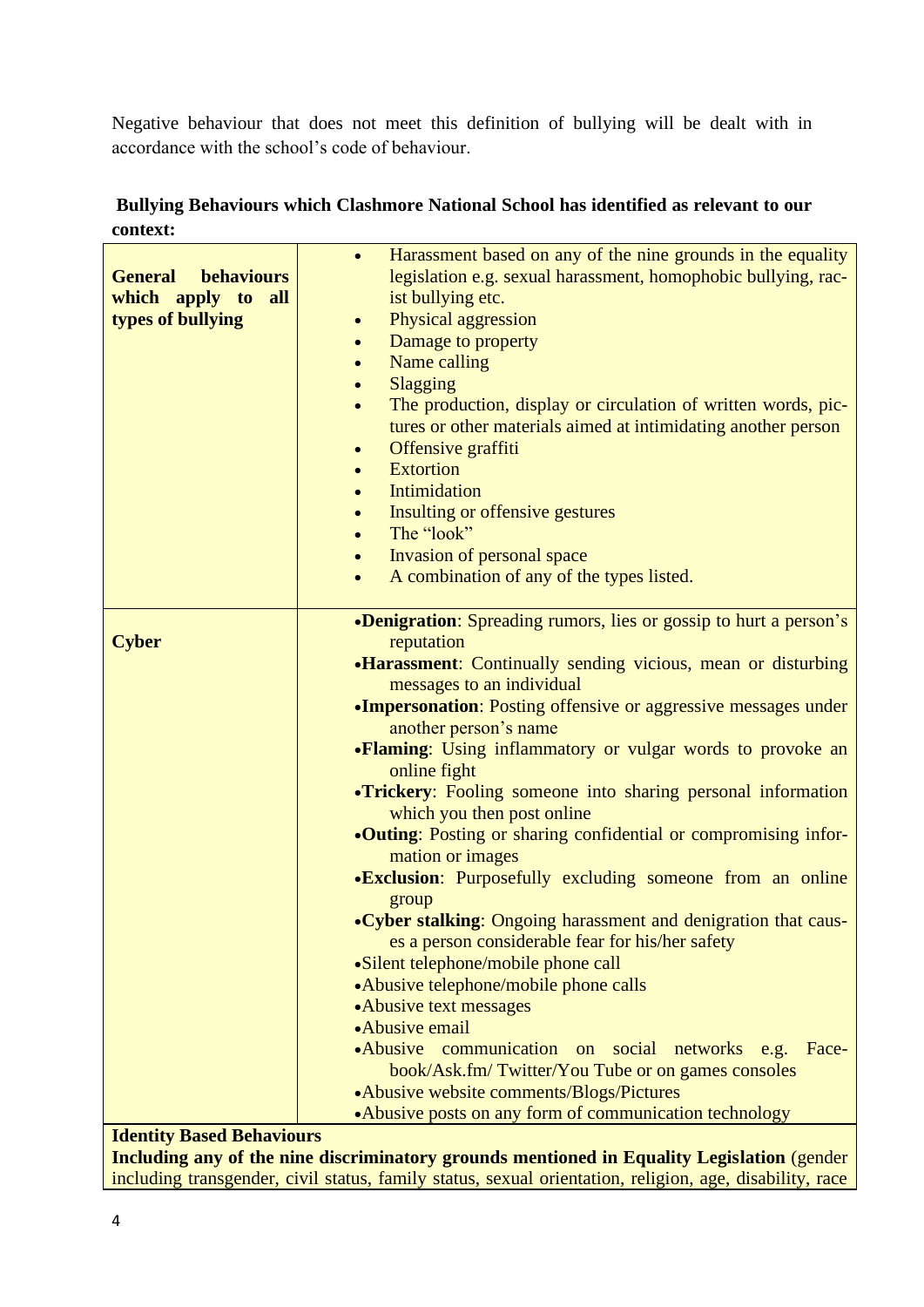| and membership of the Traveller community).                                                |                                                                                                                                                                                                                                                                                                                                                                                                                                                            |  |
|--------------------------------------------------------------------------------------------|------------------------------------------------------------------------------------------------------------------------------------------------------------------------------------------------------------------------------------------------------------------------------------------------------------------------------------------------------------------------------------------------------------------------------------------------------------|--|
| <b>Homophobic and</b><br><b>Transgender</b>                                                | • Spreading rumours about a person's sexual orientation<br>•Taunting a person of a different sexual orientation<br>•Name calling e.g. Gay, queer, lesbianused in a derogatory<br>manner<br>• Physical intimidation or attacks<br>•Threats                                                                                                                                                                                                                  |  |
| Race, nationality,<br>ethnic background<br>and membership of<br>the Traveller<br>community | •Discrimination, prejudice, comments or insults about colour, na-<br>tionality, culture, social class, religious beliefs, ethnic or<br>traveller background<br>•Exclusion on the basis of any of the above                                                                                                                                                                                                                                                 |  |
| <b>Relational</b>                                                                          | This involves manipulating relationships as a means of bullying.<br>Behaviours include:<br>•Malicious gossip<br>$\bullet$ Isolation & exclusion<br>•Ignoring<br>•Excluding from the group<br>•Taking someone's friends away<br>•"Bitching"<br>•Spreading rumours<br>•Breaking confidence<br>•Talking loud enough so that the victim can hear<br>•The "look"<br>•Use or terminology such as 'nerd' in a derogatory way                                      |  |
| <b>Sexual</b>                                                                              | •Unwelcome or inappropriate sexual comments or touching<br>•Harassment                                                                                                                                                                                                                                                                                                                                                                                     |  |
| <b>Educational</b><br><b>Special</b><br>Needs,<br><b>Disability</b>                        | Name calling<br>$\bullet$<br>Taunting others because of their disability or learning needs<br>Taking advantage of some pupils' vulnerabilities and limited ca-<br>$\bullet$<br>pacity to recognise and defend themselves against bullying<br>Taking advantage of some pupils' vulnerabilities and limited ca-<br>$\bullet$<br>pacity to understand social situations and social cues.<br>Mimicking a person's disability<br>Setting others up for ridicule |  |

**4**. **The relevant teachers for investigating and dealing with bullying in accordance with the Anti -Bullying Procedures for Primary & Post Primary Schools – section 6:7.6, 6:7.7 - are as follows:** 

➢ Principal

➢ Deputy Principal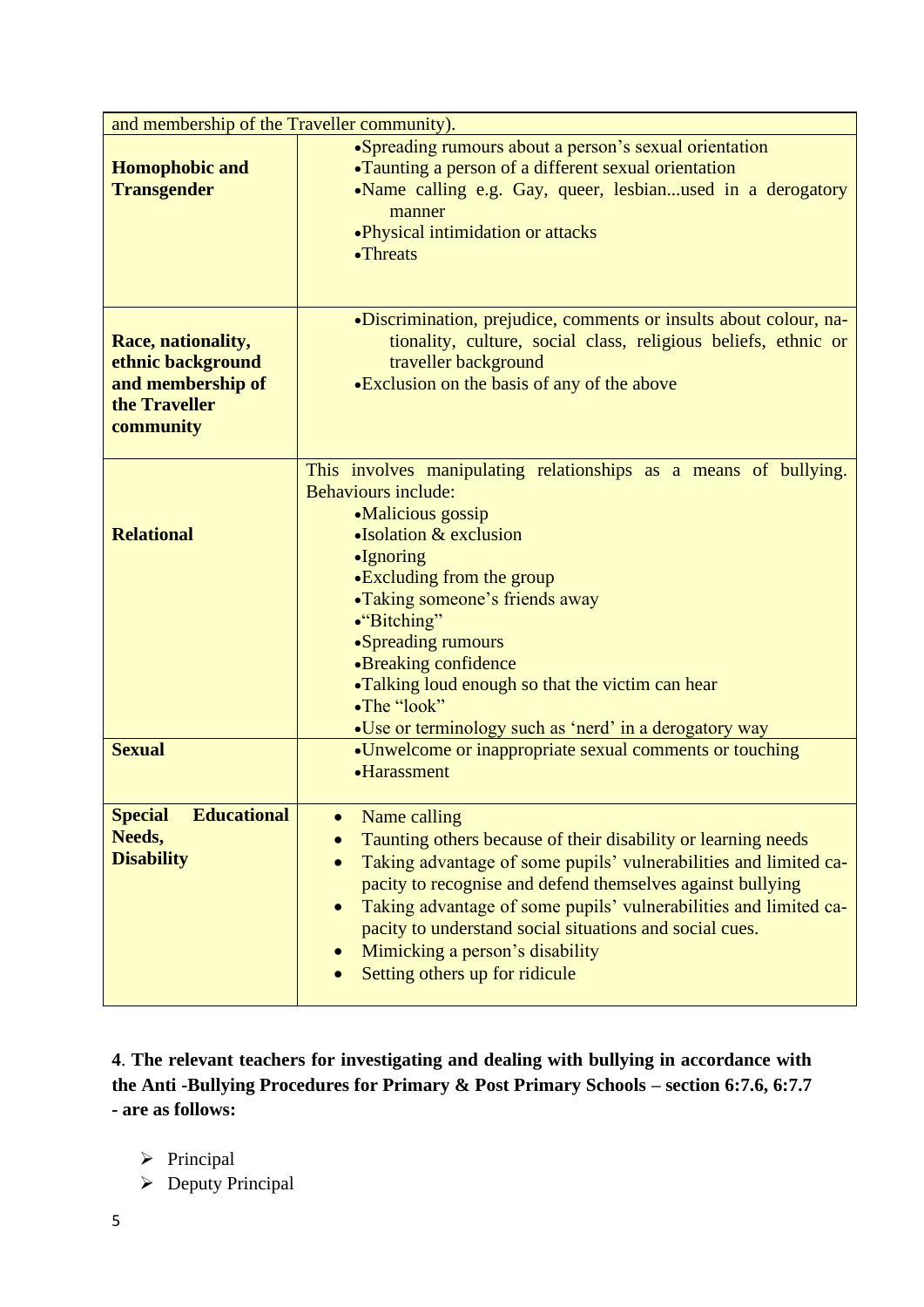### $\triangleright$  All class teachers

# **5. The following education and prevention strategies (including strategies specifically aimed at cyber-bullying, homophobic and transphobic bullying) will be used by Clashmore National School. (Ref: Section 6.5 of the** *Anti-Bullying Procedures for Primary and Post-Primary Schools***):**

#### **Education and prevention strategies**

#### **School-wide approach**

- A school-wide approach to the fostering of respect for all members of the school community.
- The promotion of the value of diversity to address issues of prejudice and stereotyping, and highlight the unacceptability of bullying behaviour.
- The fostering and enhancing of the self-esteem of all our pupils through both curricular and extracurricular activities. Pupils will be provided with opportunities to develop a positive sense of self-worth through formal and informal interactions.
- Whole staff professional development on bullying to ensure that all staff develops an awareness of what bullying is, how it impacts on pupils' lives and the need to respond to it-prevention and intervention.
- An annual audit of professional development needs with a view to assessing staff requirements through internal staff knowledge/expertise and external sources
- Professional development with specific focus on the training of the relevant teachers
- School wide awareness raising and training on all aspects of bullying, to include pupils, parents/guardians and the wider school community.
- Supervision and monitoring of classrooms, corridors, school grounds, school tours and extra- curricular activities. Non-teaching and ancillary staff will be encouraged to be vigilant and report issues to relevant teachers. Supervision will also apply to monitoring student use of communication technology within the school.
- Involvement of the student council in contributing to a safe school environment e.g. Buddy system, mentoring, Lunchtime Buddies and other student support activities that can help to support pupils and encourage a culture of peer respect and support.
- Development and promotion of an Anti-Bullying code for the school-to be displayed publicly in classrooms and in common areas of the school.
- The school's anti-bullying policy is discussed with pupils and all parents/guardians are given a copy as part of the Code of Behaviour of the school on enrolment.
- The implementation of regular (e.g. per year) whole school awareness measures e.g. a dedicated notice board in the school and classrooms on the promotion of friendship, and bullying prevention; annual Anti bullying Week and parents/guardians seminars organised by P/A.; annual student surveys during Anti Bullying Week; regular school assemblies by principal or deputy principal.
- Encourage a culture of telling, with particular emphasis on the importance of bystanders. In that way pupils will gain confidence in 'telling'. This confidence factor is of vital importance. It should be made clear to all pupils that when they report incidents of bullying, they are not considered to be telling tales but are behaving responsibly.
- Ensuring that pupils know who to tell and how to tell, e.g.:
	- o Direct approach to teacher at an appropriate time, for example after class.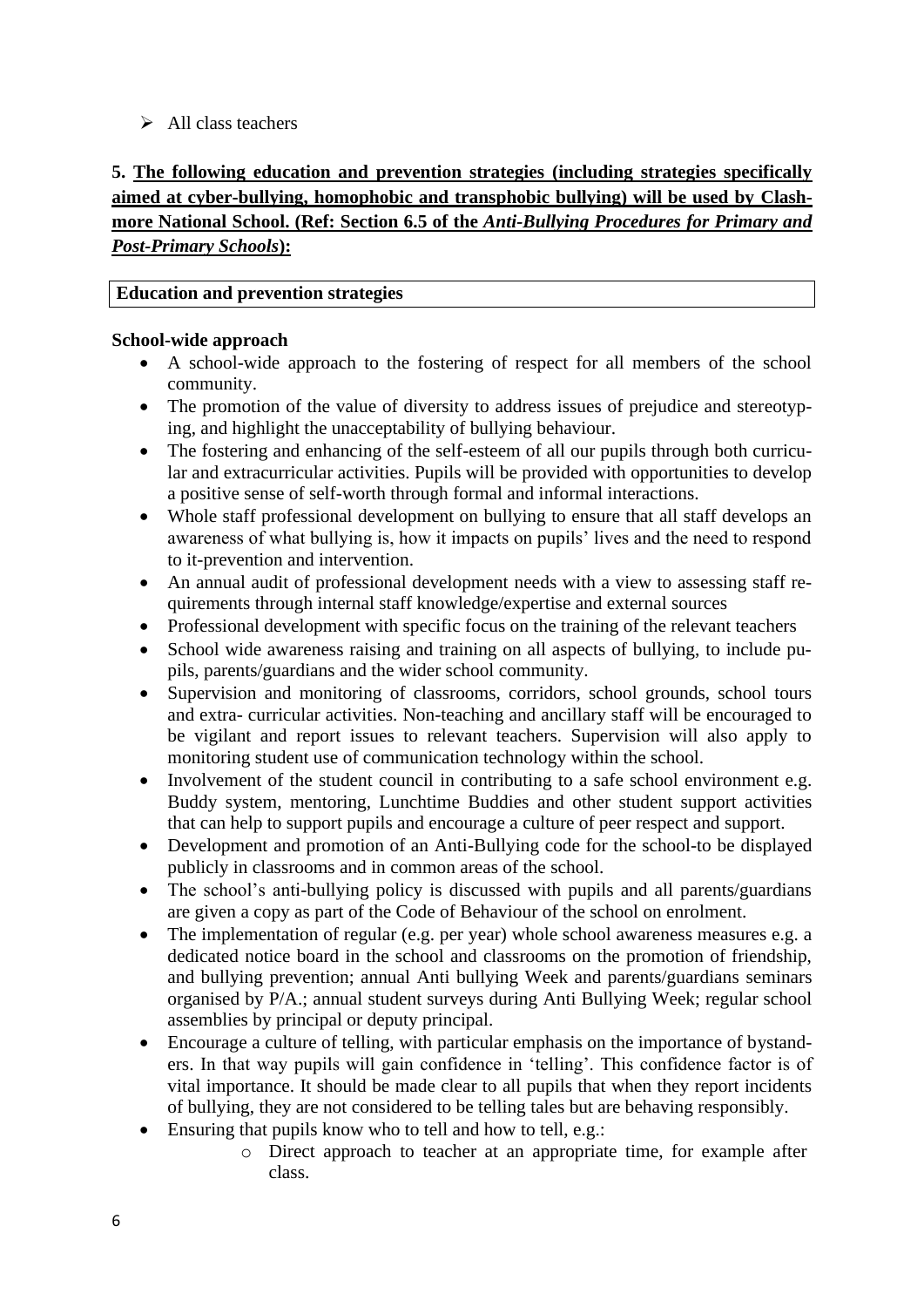- o Hand note up with homework.
- o Make a phone call to the school
- o Anti-bully or Worry box?
- o Get a parent/guardian or friend to tell on your behalf.
- o Ensure bystanders understand the importance of telling if they witness or know that bullying is taking place.
- Identify clear protocols to encourage parents/guardians to approach the school if they suspect that their child is being bullied. The protocol should be developed in consultation with parents.
- The development of an Acceptable Use Policy in the school to include the necessary steps to ensure that the access to technology within the school is strictly monitored. Use of Pupils` mobile phones in school is prohibited.
- The listing of supports currently being used in the school and the identification of other supports available to the school.

### **Implementation of curricula**

- The full implementation of the SPHE and the RSE and Stay Safe Programmes.
- Continuous Professional Development for staff in delivering these programmes.
- School wide delivery of lessons on bullying from evidence-based programmes.
- School wide delivery of lessons on **Cyber Bullying** (#UP2US, Be Safe-Be Web wise, Web wise Primary teachers' resources),
- Delivery of the Garda SPHE Programmes at primary level. These lessons, delivered by Community Gardai, cover issues around personal safety and cyber-bullying
- The school will specifically consider the additional needs of SEN pupils with regard to programme implementation and the development of skills and strategies to enable all pupils to respond appropriately.
- The school will consider the implement of advice in "Sexual Orientation advice for schools" (RSE Primary, see booklet).

#### **Links to other policies**

Hereunder is a List of school policies, practices and activities that are particularly relevant to bullying:

- Code of Behaviour
- Child Safeguarding Policy,
- Supervision of pupils,
- Acceptable Use policy,
- Attendance
- SEN Policy.
- Health, Safety & Welfare Policy

# **6. Procedures for Investigating and Dealing with Bullying**

The primary aim in investigating and dealing with bullying is to resolve any issues and to restore, as far as is practicable, the relationships of the parties involved (rather than to apportion blame);

The school's procedures must be consistent with the following approach.

Every effort will be made to ensure that all involved (including pupils, parents/guardians) understand this approach from the outset.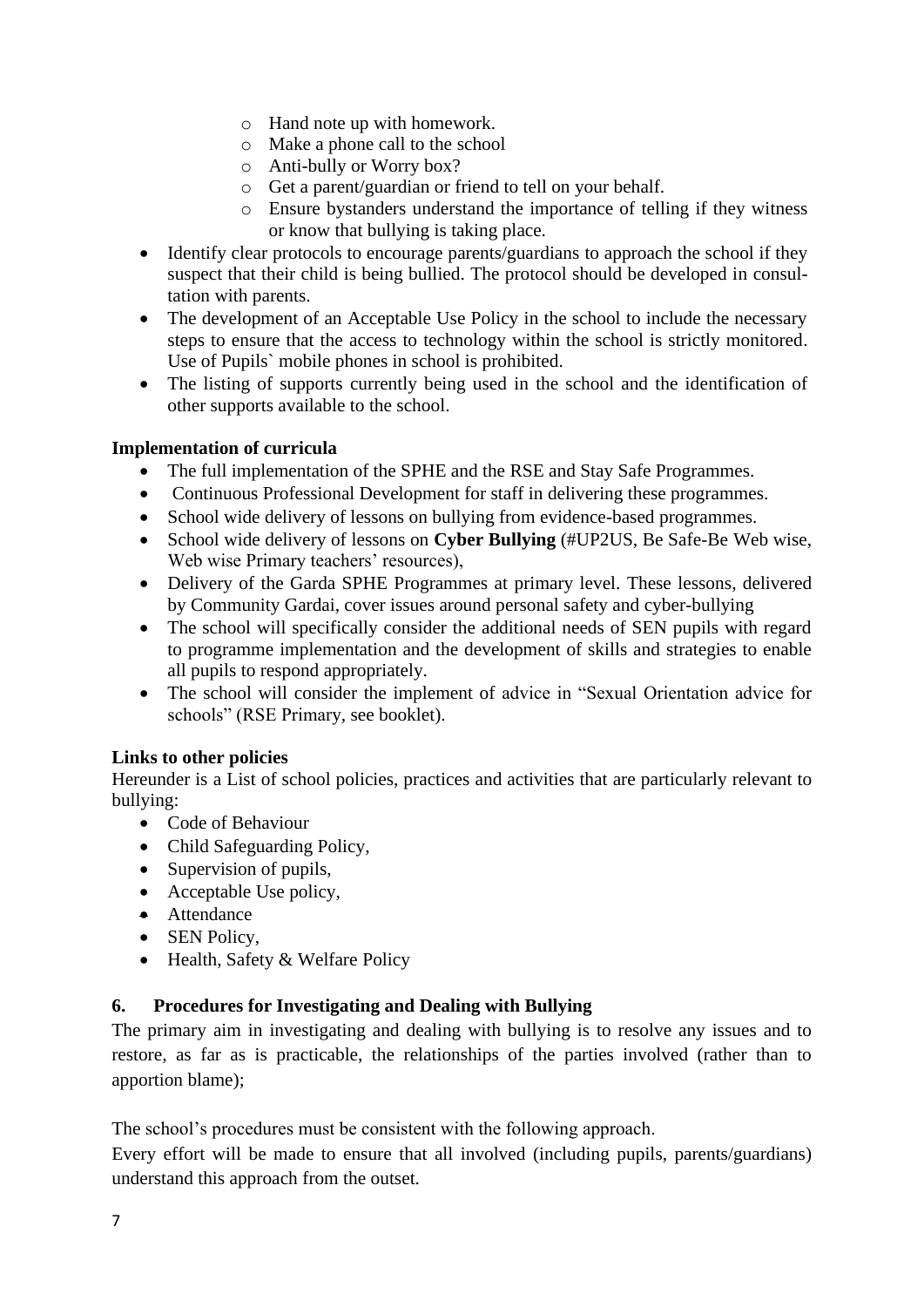#### **Reporting bullying behaviour**

- Any pupil or parent(s)/guardian(s) may bring a bullying incident to any teacher in the school.
- All reports, including anonymous reports of bullying, will be investigated and dealt with by the relevant teacher.
- Teaching and non-teaching staff such as secretaries, special needs assistants (SNAs), bus escorts, caretakers, cleaners must report any incidents of bullying behaviour witnessed by them, or mentioned to them, to the relevant teacher;
- Investigating and dealing with incidents: Style of approach (see section 6.8.9)
- In investigating and dealing with bullying, the relevant teacher will exercise her professional judgement to determine whether bullying has occurred and how best the situation might be resolved;
- Parent(s)/guardian(s) and pupils are required to co-operate with any investigation and assist the school in resolving any issues and restoring, as far as is practicable, the relationships of the parties involved as quickly as possible;
- Teachers should take a calm, unemotional problem-solving approach.
- Where possible incidents should be investigated outside the classroom situation to ensure the privacy of all involved;
- All interviews should be conducted with sensitivity and with due regard to the rights of all pupils concerned. Pupils who are not directly involved can also provide very useful information in this way;
- When analysing incidents of bullying behaviour, the relevant teacher should seek answers to questions of what, where, when, who and why. This should be done in a calm manner, setting an example in dealing effectively with a conflict in a non-aggressive manner;
- If a group is involved, each member should be interviewed individually at first. Thereafter, all those involved should be met as a group. At the group meeting, each member should be asked for his/her account of what happened to ensure that everyone in the group is clear about each other's statements;
- Each member of a group should be supported through the possible pressures that may face them from the other members of the group after the interview by the teacher;
- It may also be appropriate or helpful to ask those involved to write down their account of the incident(s)
- In cases where it has been determined by the relevant teacher that bullying behaviour has occurred, the parent(s)/guardian(s) of the parties involved should be contacted at an early stage to inform them of the matter and explain the actions being taken (by reference to the school policy). The school should give parent(s)/guardian(s) an opportunity of discussing ways in which they can reinforce or support the actions being taken by the school and the supports provided to the pupils;
- Where the relevant teacher has determined that a pupil has been engaged in bullying behaviour, it should be made clear to her how she is in breach of the school's anti-bullying policy and efforts should be made to try to get her to see the situation from the perspective of the pupil being bullied;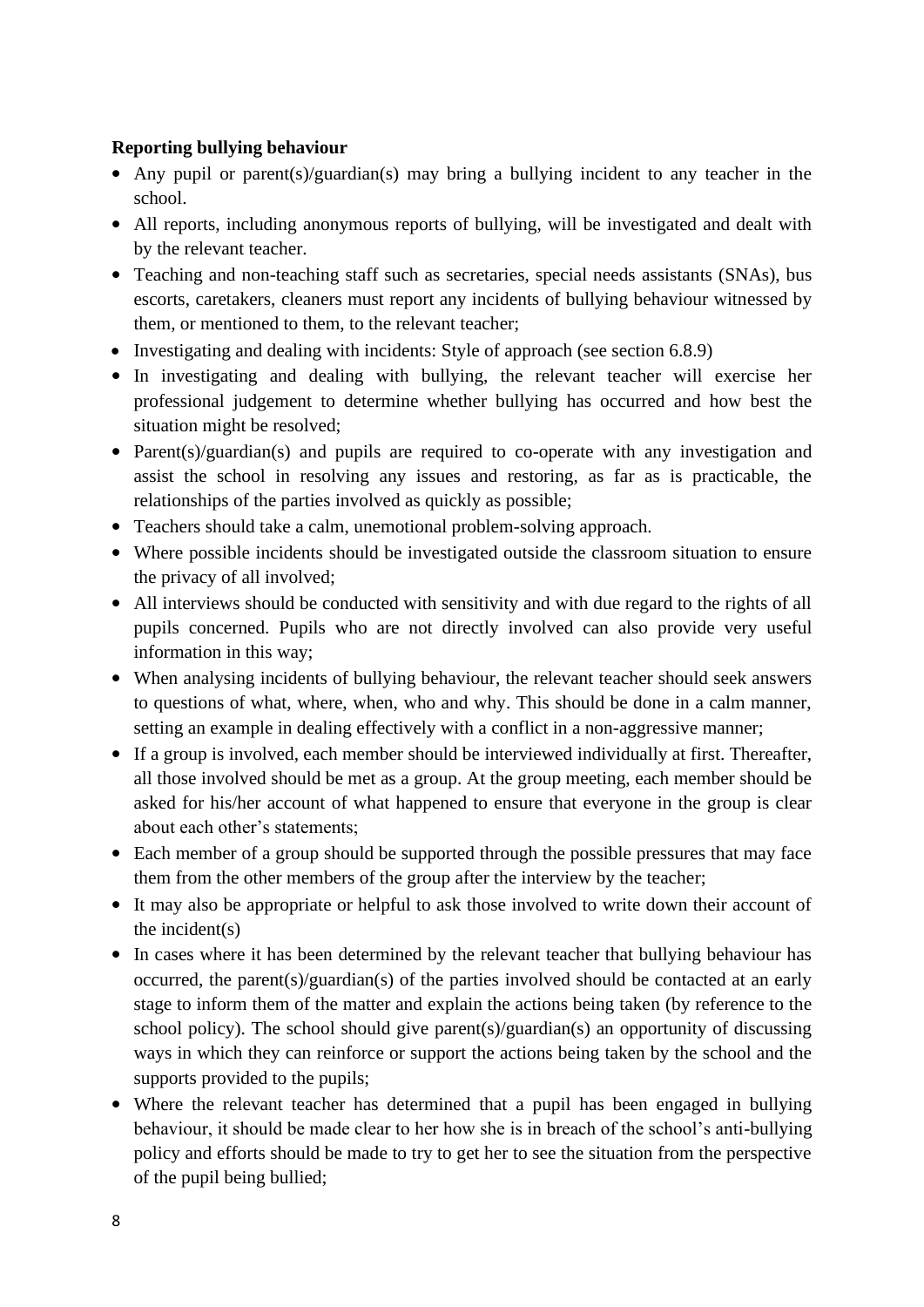• It must also be made clear to all involved (each set of pupils and parent(s)/guardian(s)) that in any situation where disciplinary sanctions are required, this is a private matter between the pupil being disciplined, his or her parent(s)/guardian(s) and the school;

### **Follow up and recording**

- In determining whether a bullying case has been adequately and appropriately addressed the relevant teacher must, as part of her professional judgement, take the following factors into account:
	- Whether the bullying behaviour has ceased;
	- Whether any issues between the parties have been resolved as far as is practicable;
	- Whether the relationships between the parties have been restored as far as is practicable;
	- Any feedback received from the parties involved, their parent(s)/guardian(s)s or the school Principal or Deputy Principal
- Follow-up meetings with the relevant parties involved should be arranged separately with a view to possibly bringing them together at a later date if the pupil who has been bullied is ready and agreeable.
- Where a parent(s)/guardian(s) is not satisfied that the school has dealt with a bullying case in accordance with these procedures, the parent(s)/guardian(s) must be referred, as appropriate, to the school's complaints procedures.
- In the event that a parent(s)/guardian(s) has exhausted the school's complaints procedures and is still not satisfied, the school must advise the parent(s)/guardian(s) of their right to make a complaint to the Ombudsman for Children.

#### **Recording of bullying behaviour**

It is imperative that all recording of bullying incidents must be done in an objective and factual manner.

The school's procedures for noting and reporting bullying behaviour are as follows:

#### **Informal- pre-determination that bullying has occurred**

- All staff must keep a written record of any incidents witnessed by them or notified to them. Consideration needs to be given to where the records will be made e.g. incident book. All incidents must be reported to the relevant teacher
- While all reports, including anonymous reports of bullying must be investigated and dealt with by the relevant teacher, the relevant teacher must keep a written record of the reports, the actions taken and any discussions with those involved regarding same
- The relevant teacher must inform the principal of all incidents being investigated.

#### **Formal Stage 1-determination that bullying has occurred**

• If it is established by the relevant teacher that bullying has occurred, the relevant teacher must keep appropriate written records which will assist her efforts to resolve the issues and restore, as far as is practicable, the relationships of the parties involved.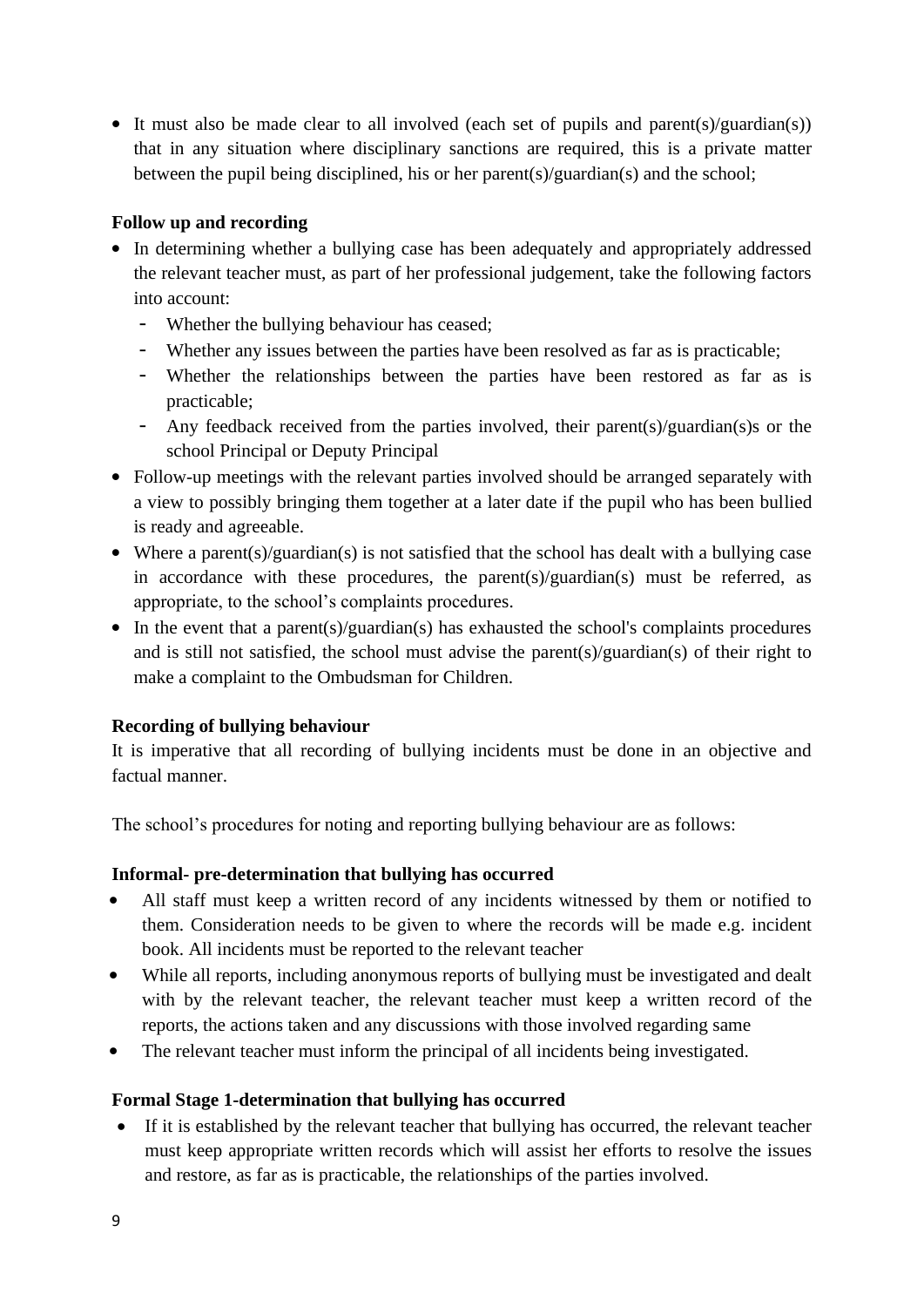• The school in consultation with the relevant teacher/s should develop a protocol for the storage of all records retained by the relevant teacher.

#### **Formal Stage 2-Appendix 3 (From DES Procedures)**

The relevant teacher must use the recording template attached to record the bullying behaviour in the following circumstances:

- a) in cases where she considers that the bullying behaviour has not been adequately and appropriately addressed within 20 school days after she has determined that bullying behaviour occurred; and
- b) All confirmed instances of bullying behaviour must be recorded and reported immediately to the Principal or Deputy Principal as applicable.

The recording template must be retained by the relevant teacher in question and a copy maintained by the principal.

Teachers' records are retained in a secure space in the teachers' classroom. All report templates given to the Principal will be retained in the filing cabinet in the Principal's Office.

#### **Established intervention strategies:**

- Teacher interviews with all pupils
- Negotiating agreements between pupils and following these up by monitoring progress. This can be on an informal basis or implemented through a more structured mediation process
- Working with parent/guardian to support school interventions
- No Blame Approach
- Circle Time
- Restorative interviews
- Restorative conferencing
- Implementing questionnaires

The Procedures mention the following intervention strategies and reference Ken Rigby; [www.bullyingawarenessweek.org/pdf/BullyingPreventionStrategiesinSchoolsKenRigby.pdf](http://www.bullyingawarenessweek.org/pdf/BullyingPreventionStrategiesinSchoolsKenRigby.pdf)

Clashmore National School is committed to exploring these interventions further:

- The traditional successful disciplinary approach
- Strengthening the victim
- Mediation
- Restorative Practice
- The Support Group Method
- The Method of Shared Concern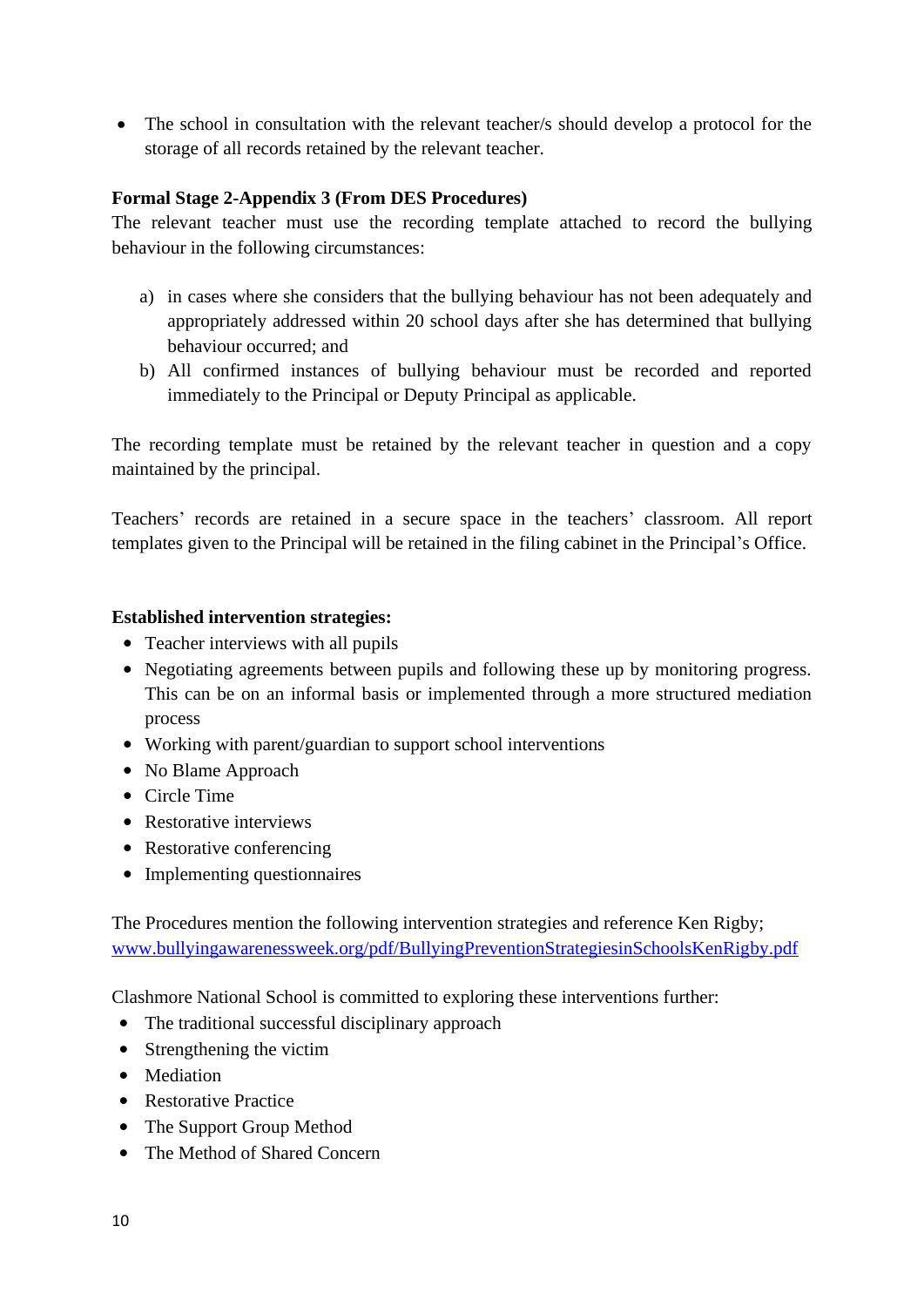# **7. The school's programme of support for working with pupils affected by bullying is as follows**

### **(Ref 6:8:16 of Procedures):**

- All in-school supports and opportunities will be provided for the pupils affected by bullying to participate in activities designed to raise their self-esteem, to develop friendships and social skills and build resilience e.g.
	- SPHE Lessons
	- Stay Safe Programme
	- Walk Tall
	- NEPS programmes on [www.neps.ie](http://www.neps.ie/)
	- Anti Bullying Week
	- Buddy system
	- Care Team Support inc Social Skills Group
	- Group work such as circle time
- If pupils require counselling or further supports the school will endeavour to liaise with the appropriate agencies to organise same. **NEPS will also be contacted for advice**
- Pupils should understand that there are no innocent bystanders and that all incidents of bullying behaviour must be reported to a teacher.

### **8. Supervision and Monitoring of Pupils**

The Board of Management confirms that appropriate supervision and monitoring policies and Practices are in place to both prevent and deal with bullying behaviour and to facilitate early intervention where possible.

- There are agreed supervision and monitoring practices in the school
- Mobile phones are not permitted on school tours/outings except in special circumstances
- Bullying danger spots have been identified as the playground, area by pre-school, front exit area, toilets, resource rooms, and corridors, school tours/trips, after school activities and swimming lessons.
- Parents and pupils have been consulted in the identification of these danger spots
- Pupils will be involved as a resource to assist in counteracting bullying
- In relation to Acceptable Use Policy in the school the following issues are addressed:
	- o All Internet sessions are supervised by a teacher
	- o The school regularly monitor pupils' Internet usage within school time.

#### **9. Prevention of Harassment**

The Board of Management confirms that the school will, in accordance with its obligations under equality legislation, take all such steps that are reasonably practicable to prevent the sexual harassment of pupils or staff or the harassment of pupils or staff on any of the nine grounds specified i.e. gender including transgender, civil status, family status, sexual orientation, religion, age, disability, race and membership of the Traveller community.

10. This policy was adopted by the Board of Management at a meeting held on 14<sup>th</sup> May 2020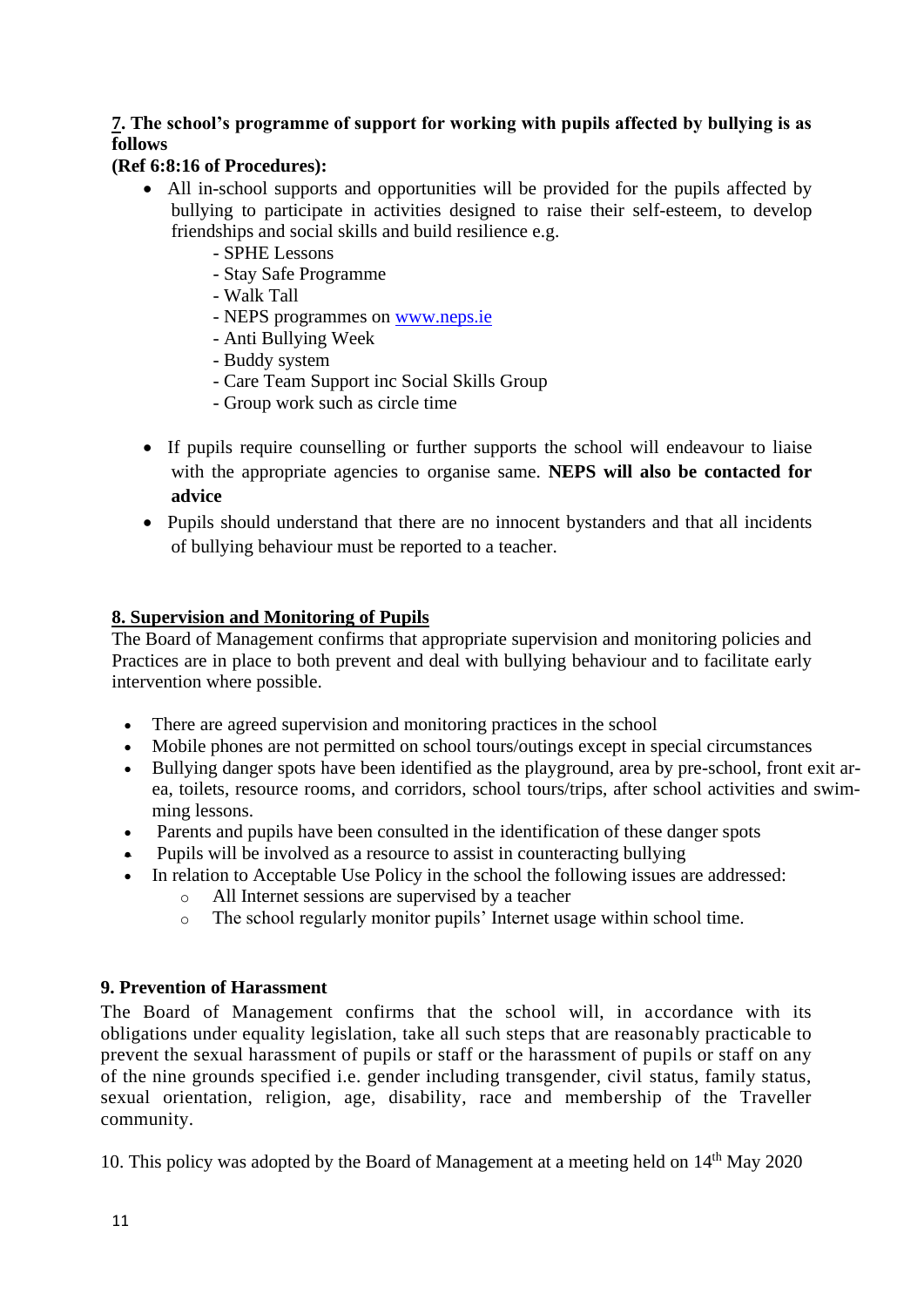11. This policy has been made available to school personnel, published on the school website and is readily accessible to parents and pupils on request and provided to *the Parents' Association who were active partners in its compilation.* A copy of this policy will be made available to the Department and the patron if requested.

12. This policy and its implementation will be reviewed by the Board of Management once in every school year. Written notification that the review has been completed will be made available to school personnel, published on the school website and be readily accessible to parents and pupils on request and provided to the Parents' Association. A record of the review and its outcome will be made available, if requested, to the patron and the Department.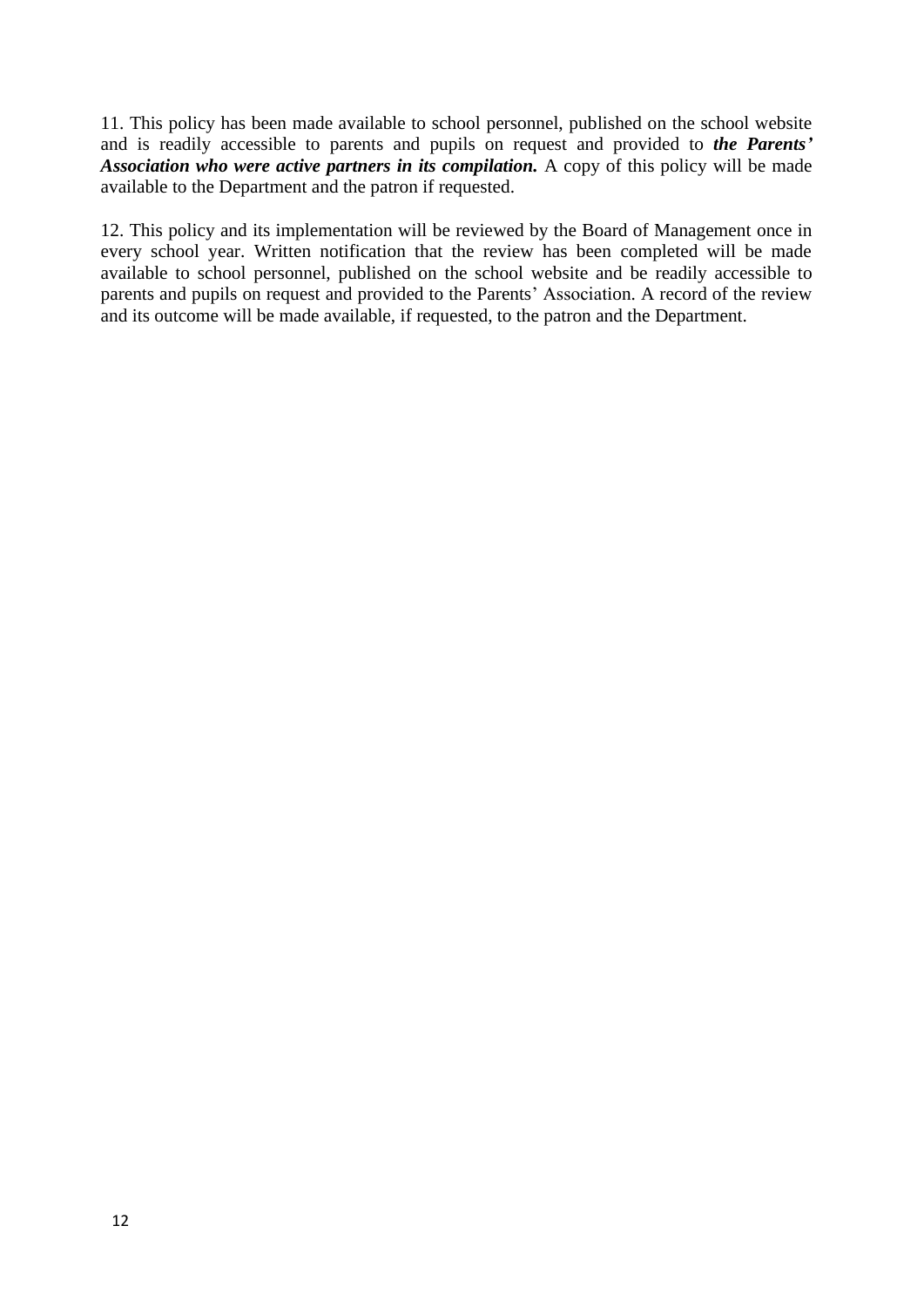# **Appendix 1 Clashmore National School Template for recording alleged bullying behaviour**

\_\_\_\_\_\_\_\_\_\_\_\_\_\_\_\_\_\_\_\_\_\_\_\_\_\_\_\_\_\_\_\_\_\_\_\_\_\_\_\_\_\_\_\_\_\_\_\_\_\_\_\_\_\_\_\_\_\_\_\_\_\_\_\_\_\_\_\_\_\_\_\_\_\_\_

\_\_\_\_\_\_\_\_\_\_\_\_\_\_\_\_\_\_\_\_\_\_\_\_\_\_\_\_\_\_\_\_\_\_\_\_\_\_\_\_\_\_\_\_\_\_\_\_\_\_\_\_\_\_\_\_\_\_\_\_\_\_\_\_\_\_\_\_\_\_\_\_\_\_\_

\_\_\_\_\_\_\_\_\_\_\_\_\_\_\_\_\_\_\_\_\_\_\_\_\_\_\_\_\_\_\_\_\_\_\_\_\_\_\_\_\_\_\_\_\_\_\_\_\_\_\_\_\_\_\_\_\_\_\_\_\_\_\_\_\_\_\_\_\_\_\_\_\_\_\_

### **1. Name of pupil allegedly being bullied and class group**

Name \_\_\_\_\_\_\_\_\_\_\_\_\_\_\_\_\_\_\_\_\_\_\_\_\_\_\_\_\_\_\_\_\_\_\_\_\_\_\_\_\_Class\_\_\_\_\_\_\_\_\_\_\_\_\_\_\_\_\_\_

 $\overline{\phantom{a}}$ 

 $\overline{\phantom{a}}$ 

 $\overline{\phantom{a}}$ 

# **2. Name(s) and class(es) of pupil(s) engaged in alleged bullying behaviour**

**3. Source** of alleged bullying concern/report (tick relevant  $box(es)$ <sup>\*</sup>

| Pupil concerned | Playground |
|-----------------|------------|
| Other Pupil     | Classroom  |
| Parent          | Corridor   |
| Teacher         | Toilets    |
| Other           | School Bus |

**4. Location** of incidents (tick relevant box(es))\*

| $100 \times 100 \times 100$ |  |
|-----------------------------|--|
| Playground                  |  |
| Classroom                   |  |
| Corridor                    |  |
| Toilets                     |  |
| <b>School Bus</b>           |  |
| Other                       |  |

# **5. Name of person(s) who reported** the alleged bullying concern

**6. Type** of alleged Bullying Behaviour (tick relevant box(es)) \*

| Physical Aggression        | Cyber-bullying          |  |
|----------------------------|-------------------------|--|
| Damage to Property         | Intimidation            |  |
| <b>Isolation/Exclusion</b> | <b>Malicious Gossip</b> |  |
| Name Calling               | Other (specify)         |  |

### **7. Where behaviour is regarded as identity-based bullying, indicate the relevant category:**

| Homophobic   Disability/SEN  <br>related | Racist | Membership of<br>Traveller com- | Other (specify) |
|------------------------------------------|--------|---------------------------------|-----------------|
|                                          |        | munity                          |                 |
|                                          |        |                                 |                 |

#### **8. Brief Description of alleged bullying behaviour and its impact**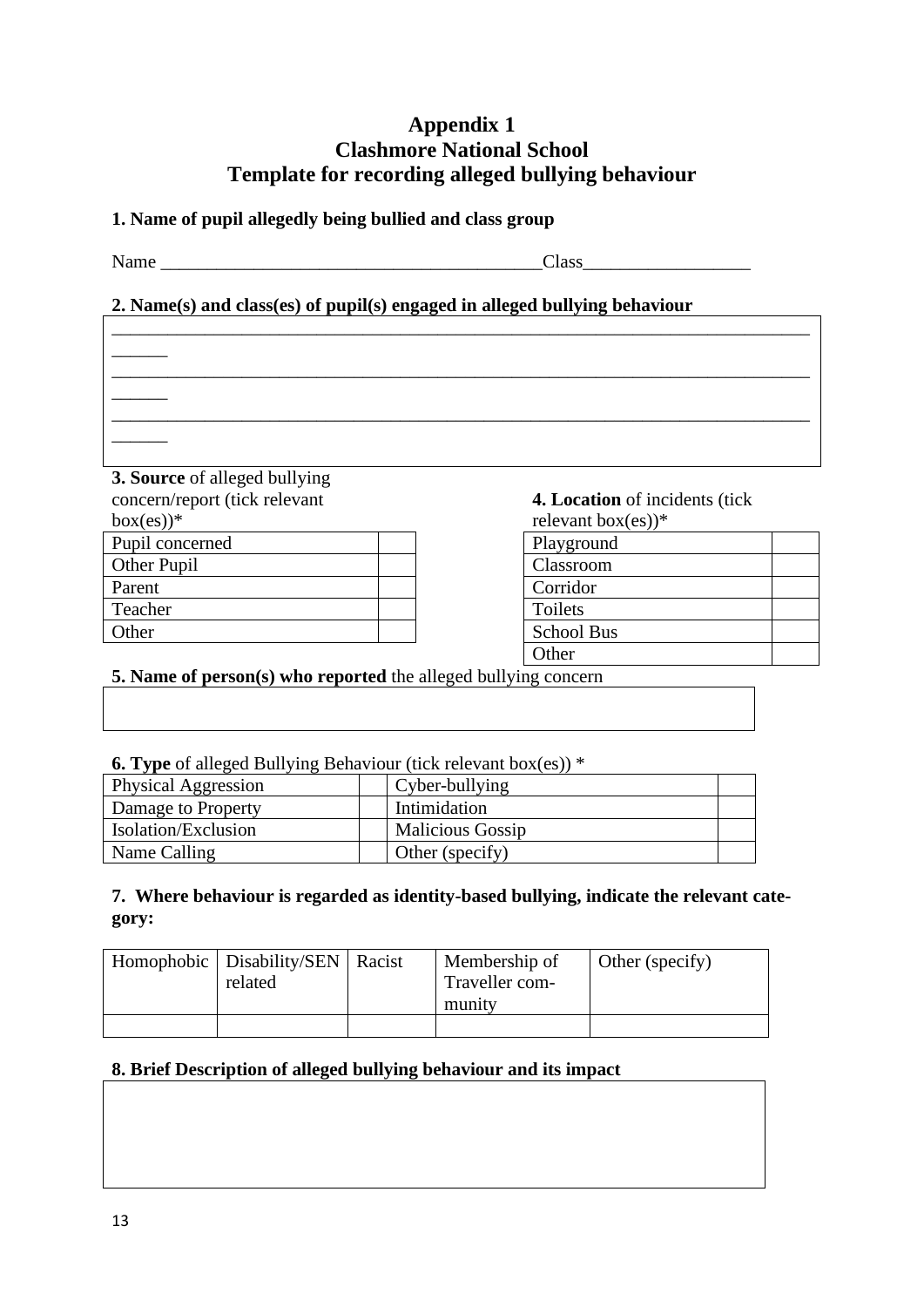#### **9. Details of actions taken**

\_\_\_\_\_\_\_\_\_\_\_\_\_\_\_\_\_\_\_\_\_\_\_\_\_\_\_

Signed \_\_\_\_\_\_\_\_\_\_\_\_\_\_\_\_\_\_\_\_\_\_\_\_\_\_\_\_\_\_ (Relevant Teacher) Date: \_\_\_\_\_\_\_\_\_\_\_

Date submitted to Principal/Deputy Principal \_\_\_\_\_\_\_\_\_\_\_\_\_\_\_\_\_\_\_

**\* Note:** The categories listed in the tables 3, 4 & 6 are suggested and schools may add to or amend these to suit their own circumstances.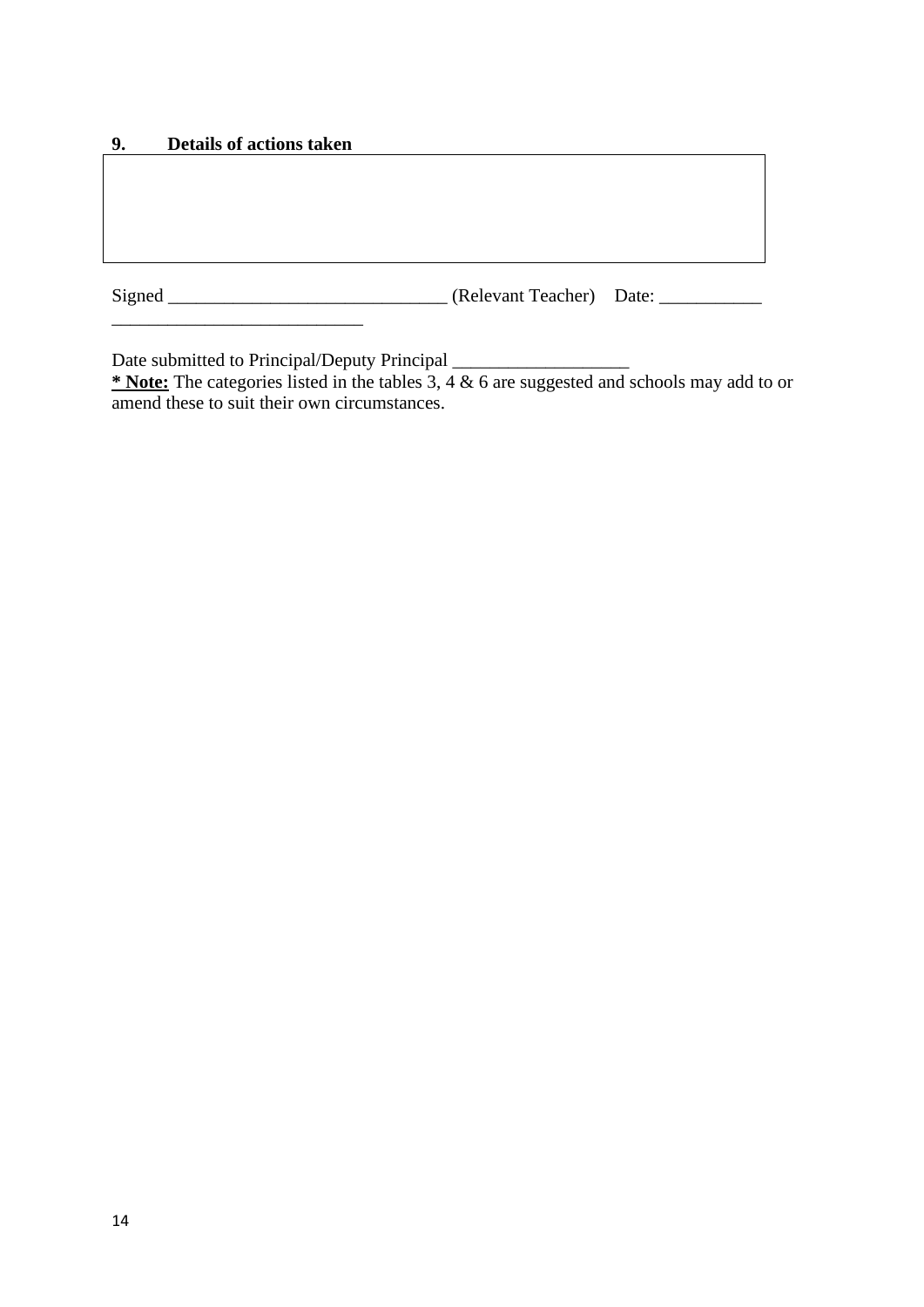# **Appendix 2 Clashmore National School Checklist for annual review of the anti-bullying policy and its implementation**

The Board of Management (the Board) must undertake an annual review of the school's antibullying policy and its implementation. The following checklist must be used for this purpose. The checklist is an aid to conducting this review and is not intended as an exhaustive list. In order to complete the checklist, an examination and review involving both quantitative and qualitative analysis, as appropriate across the various elements of the implementation of the school's anti-bullying policy will be required.

Yes /No

| Has the Board formally adopted an anti-bullying policy that fully complies with<br>the requirements of the Anti-Bullying Procedures for Primary and Post-Primary |  |
|------------------------------------------------------------------------------------------------------------------------------------------------------------------|--|
| Schools?                                                                                                                                                         |  |
| Has the Board published the policy on the school website and provided a copy to                                                                                  |  |
| the parents' association?                                                                                                                                        |  |
| Has the Board ensured that the policy has been made available to school staff (in-                                                                               |  |
| cluding new staff)?                                                                                                                                              |  |
| Is the Board satisfied that school staff are sufficiently familiar with the policy and                                                                           |  |
| procedures to enable them to effectively and consistently apply the policy and                                                                                   |  |
| procedures in their day to day work?                                                                                                                             |  |
| Has the Board ensured that the policy has been adequately communicated to all                                                                                    |  |
| pupils?                                                                                                                                                          |  |
|                                                                                                                                                                  |  |
| Has the policy documented the prevention and education strategies that the                                                                                       |  |
| school applies?                                                                                                                                                  |  |
|                                                                                                                                                                  |  |
| Have all of the prevention and education strategies been implemented?                                                                                            |  |
|                                                                                                                                                                  |  |
| Has the effectiveness of the prevention and education strategies that have been                                                                                  |  |
| implemented been examined?                                                                                                                                       |  |
| Is the Board satisfied that all teachers are recording and dealing with incidents in                                                                             |  |
| accordance with the policy?                                                                                                                                      |  |
| Has the Board received and minuted the periodic summary reports of the Princi-                                                                                   |  |
| pal?                                                                                                                                                             |  |
|                                                                                                                                                                  |  |
| Has the Board discussed how well the school is handling all reports of bullying                                                                                  |  |
| including those addressed at an early stage and not therefore included in the Prin-                                                                              |  |
| cipal's periodic report to the Board?                                                                                                                            |  |
| Has the Board received any complaints from parents regarding the school's han-                                                                                   |  |
| dling of bullying incidents?                                                                                                                                     |  |
| Have any parents withdrawn their child from the school citing dissatisfaction                                                                                    |  |
| with the school's handling of a bullying situation?                                                                                                              |  |
| Have any Ombudsman for Children investigations into the school's handling of a                                                                                   |  |
| bullying case been initiated or completed?                                                                                                                       |  |
| Has the data available from cases reported to the Principal (by the bullying re-                                                                                 |  |
| cording template) been analysed to identify any issues, trends or patterns in bully-                                                                             |  |
| ing behaviour?                                                                                                                                                   |  |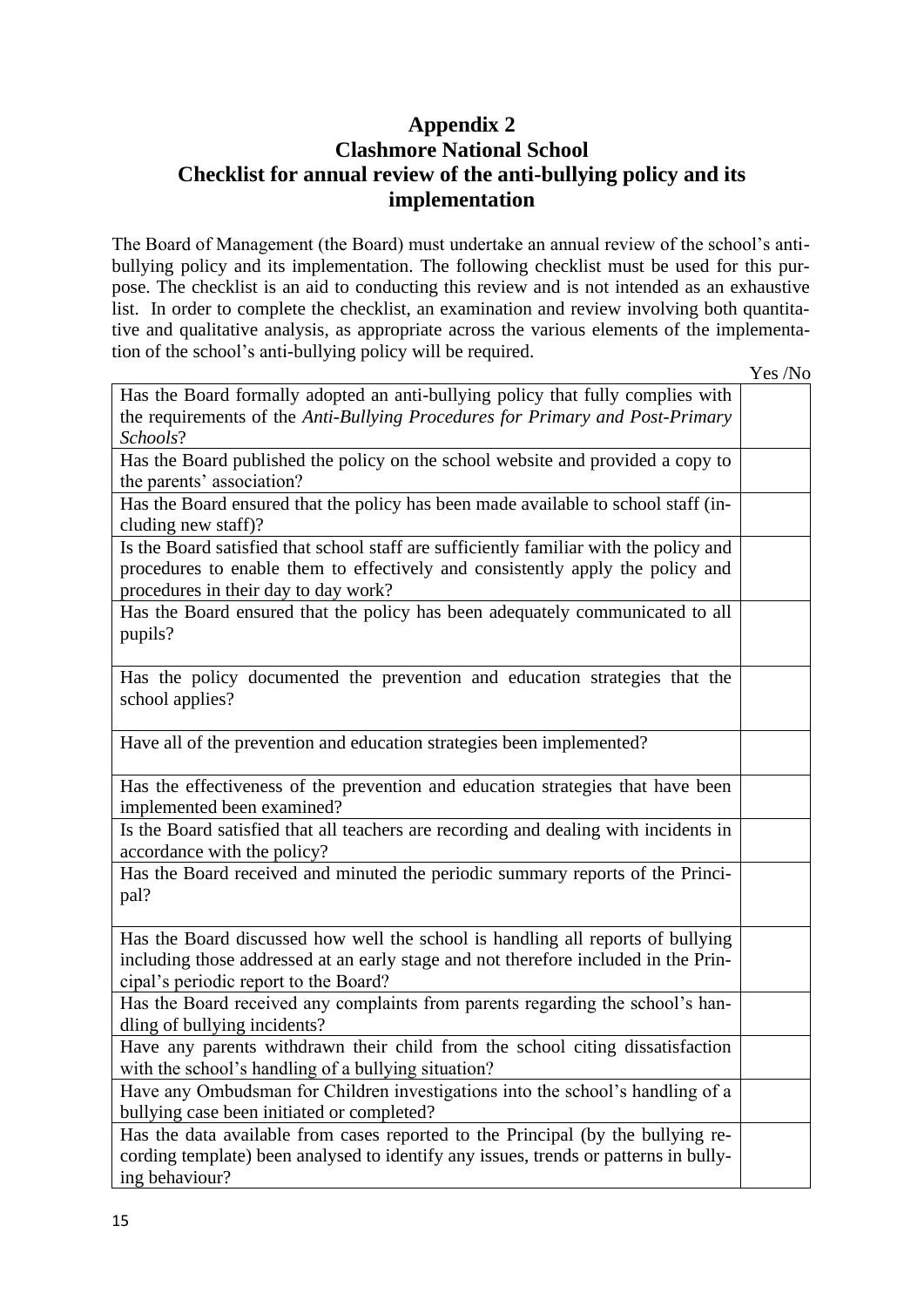| Has the Board identified any aspects of the school's policy and/or its implementa- |  |
|------------------------------------------------------------------------------------|--|
| tion that require further improvement?                                             |  |
| Has the Board put in place an action plan to address any areas for improvement?    |  |
|                                                                                    |  |

Signed \_\_\_\_\_\_\_\_\_\_\_\_\_\_\_\_\_\_\_\_\_\_\_\_\_\_\_\_\_\_\_\_\_\_\_\_\_ Date \_\_\_\_\_\_\_\_\_\_\_\_\_\_\_\_

**Chairperson, Board of Management**

Signed \_\_\_\_\_\_\_\_\_\_\_\_\_\_\_\_\_\_\_\_\_\_\_\_\_\_\_\_\_\_\_\_\_\_\_\_\_ Date \_\_\_\_\_\_\_\_\_\_\_\_\_\_\_\_

**Principal**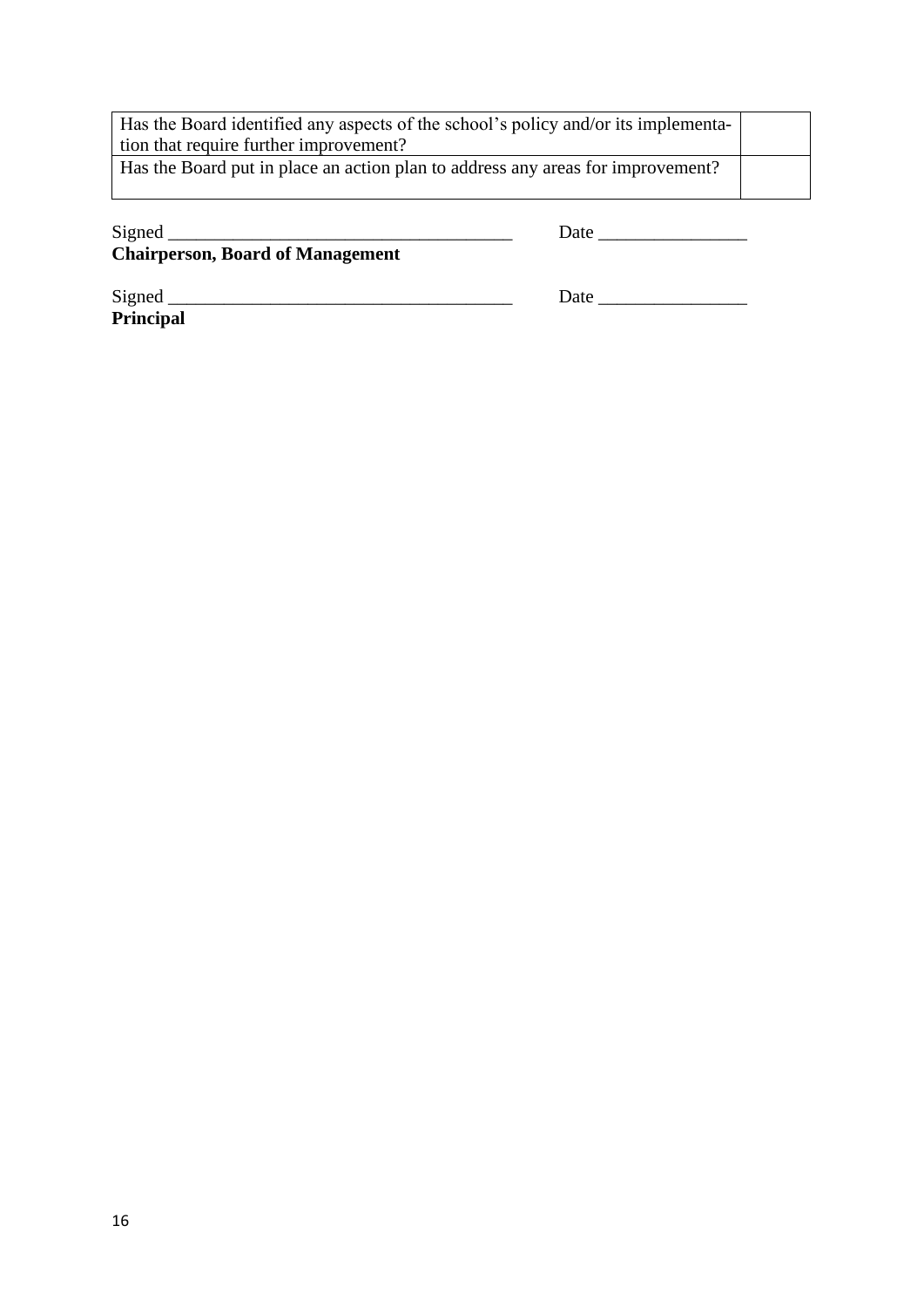# **Appendix 3 Clashmore National School Notification regarding the Board of Management's annual review of the anti-bullying policy**

To:  $\qquad \qquad \qquad$ 

The Board of Management of Clashmore National School wishes to inform you that:

- o The Board of Management's annual review of the school's anti-bullying policy and its implementation was completed at the Board meeting of \_\_\_\_\_\_\_\_\_\_\_\_\_\_ [date].
- o This review was conducted in accordance with the checklist set out in **Appendix 4** of the Department's *Anti-Bullying Procedures for Primary and Post-Primary Schools.*

| Signed                                  | Date |
|-----------------------------------------|------|
| <b>Chairperson, Board of Management</b> |      |
|                                         |      |
| Signed                                  | Date |
| <b>Principal</b>                        |      |